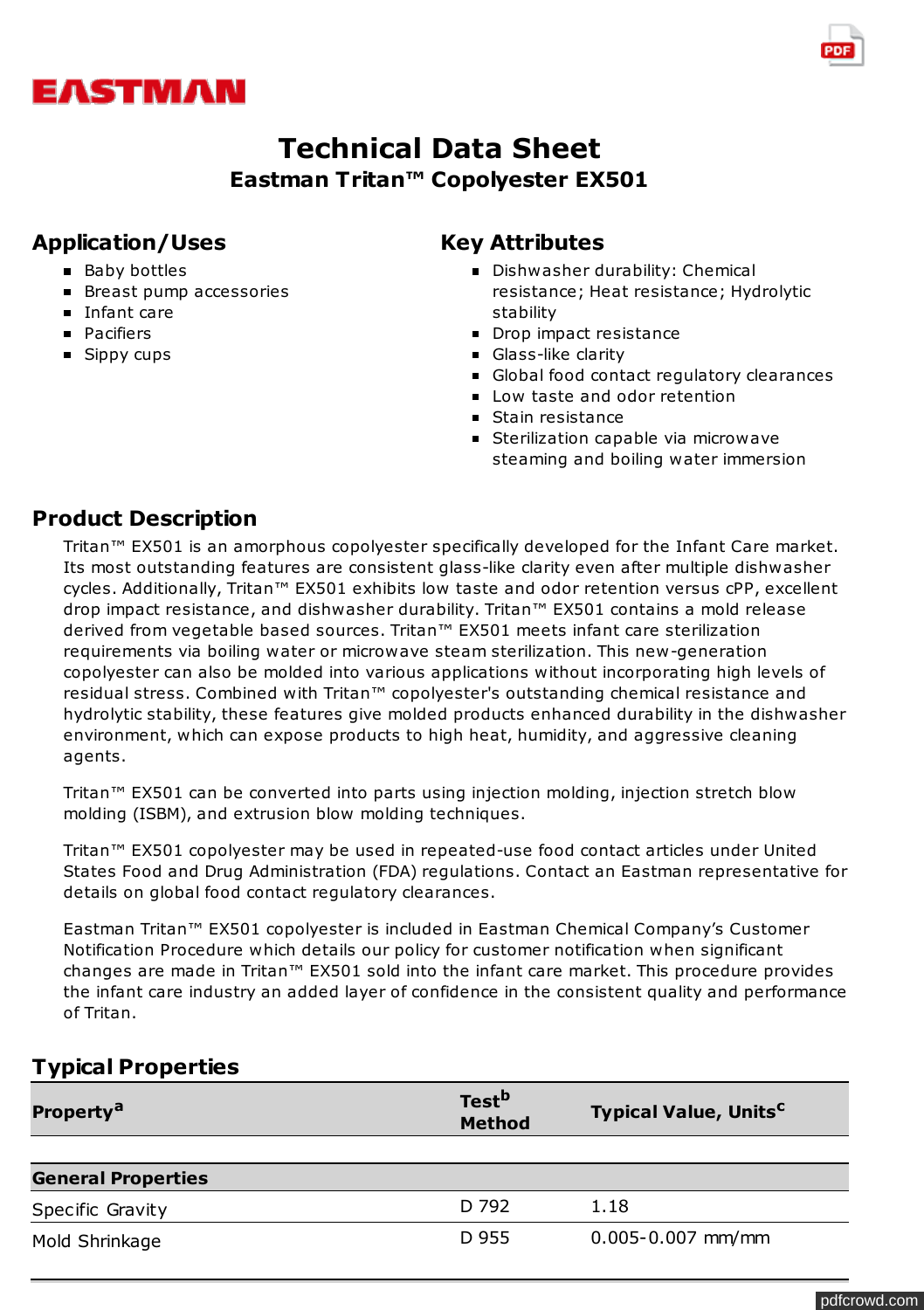| <b>Mechanical Properties</b>                         |                |                 |  |  |
|------------------------------------------------------|----------------|-----------------|--|--|
| Tensile Stress @ Yield                               | D 638          | 45 MPa          |  |  |
| Tensile Stress @ Break                               | D 638          | 56 MPa          |  |  |
| Elongation @ Yield                                   | D 638          | 6%              |  |  |
| Elongation @ Break                                   | D 638          | 176%            |  |  |
| <b>Tensile Modulus</b>                               | D 638          | 1516 MPa        |  |  |
| Flexural Yield Strength                              | D 790          | 72 MPa          |  |  |
| Rockwell Hardness, R Scale                           | D 785          | 109             |  |  |
| Izod Impact Strength, Notched                        |                |                 |  |  |
| @ 23°C (73°F)                                        | D 256          | $1024$ J/m      |  |  |
| $@ - 40°C (-40°F)$                                   | D 256          | 136 J/m         |  |  |
| Impact Strength, Unnotched                           |                |                 |  |  |
| @ 23°C (73°F)                                        | D 4812         | <b>NB</b>       |  |  |
| @ -40°C (-40°F)                                      | D 4812         | <b>NB</b>       |  |  |
| Impact Resistance (Puncture), Energy @ Max. Load     |                |                 |  |  |
| @ 23°C (73°F)                                        | D 3763         | 57 J            |  |  |
| $@ -40°C (-40°F)$                                    | D 3763         | 66 J            |  |  |
|                                                      |                |                 |  |  |
| <b>Mechanical Properties (ISO Method)</b>            | <b>ISO 527</b> | 44 MPa          |  |  |
| Tensile Strength @ Yield                             | <b>ISO 527</b> | 55 MPa          |  |  |
| Tensile Strength @ Break                             |                |                 |  |  |
| Elongation @ Yield                                   | <b>ISO 527</b> | 6%              |  |  |
| Elongation @ Break                                   | <b>ISO 527</b> | 151%            |  |  |
| <b>Tensile Modulus</b>                               | <b>ISO 527</b> | 1538 MPa        |  |  |
| Izod Impact Strength, Notched                        |                |                 |  |  |
| @ 23°C                                               | ISO 180        | 114 $kJ/m2$     |  |  |
| $@ - 40°C$                                           | ISO 180        | 14 $kJ/m2$      |  |  |
| <b>Thermal Properties</b>                            |                |                 |  |  |
| Deflection Temperature                               |                |                 |  |  |
| @ 0.455 MPa (66 psi)                                 | D 648          | $101^{\circ}$ C |  |  |
| @ 1.82 MPa (264 psi)                                 | D 648          | 88°C            |  |  |
|                                                      |                |                 |  |  |
| <b>Optical Properties</b>                            |                |                 |  |  |
| <b>Total Transmittance</b>                           | D 1003         | 91%             |  |  |
| Haze                                                 | D 1003         | $<1\%$          |  |  |
| Haze after re-equilibration (8-hr boiling)           |                | 6%              |  |  |
| <b>ISBM Bottle Properties</b>                        |                |                 |  |  |
| $\mathbf d$<br>Fill Volume Shrinkage - Boiling, 1 hr | <b>EMN</b>     | 1.9%            |  |  |
| $\mathbf d$<br>Fill Volume Shrinkage - Boiling, 2 hr | <b>EMN</b>     | 2.3%            |  |  |
| Fill Volume Shrinkage - Dishwasher (50 cycles,       | <b>EMN</b>     | $0\%$           |  |  |

[pdfcrowd.com](http://pdfcrowd.com)